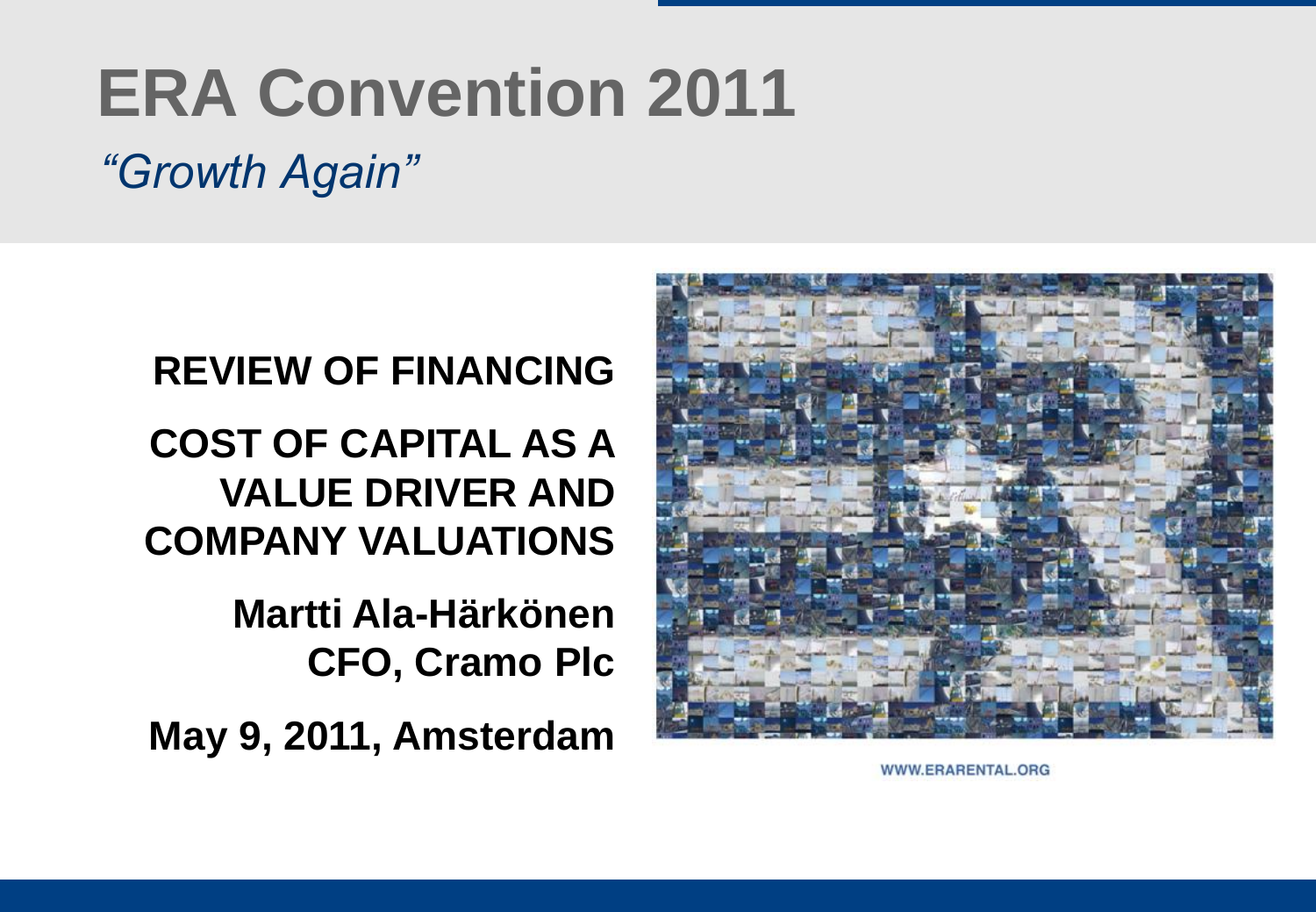

## **The four "value drivers" driving shareholder value**

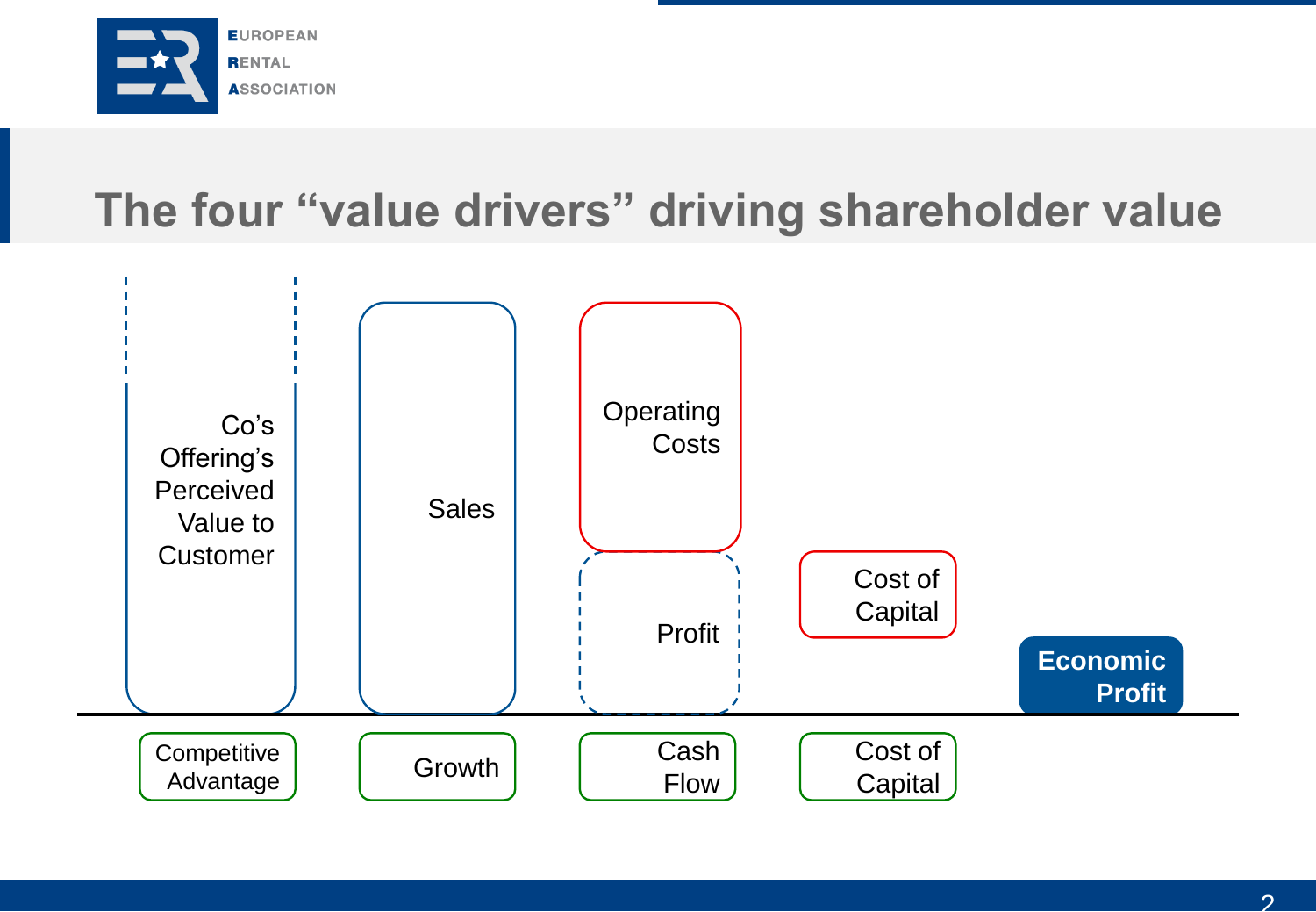

#### **The same value drivers appear in the basic Discounted Cash Flow (DCF) valuation model**



company's success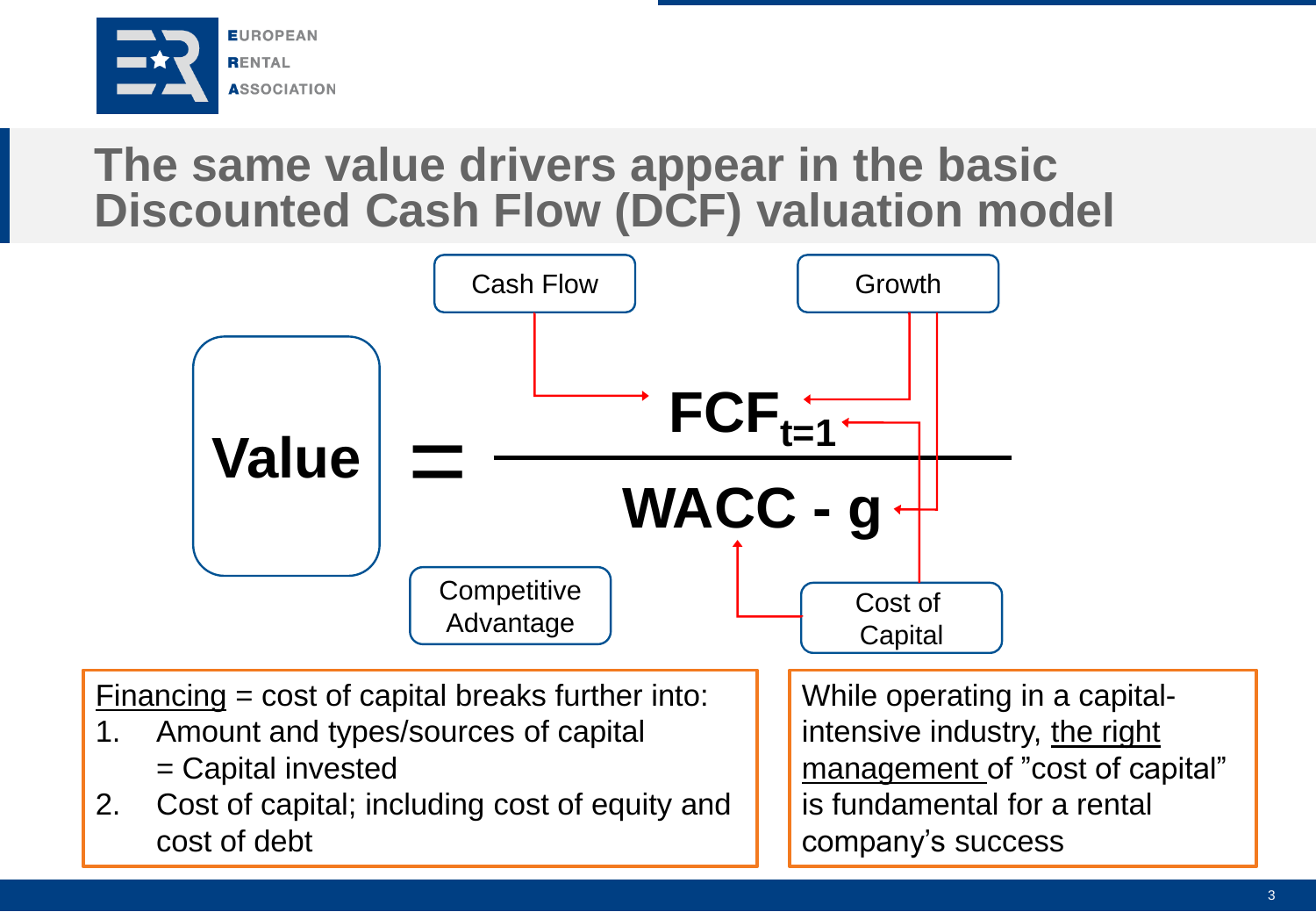

#### **What makes valuations challenging? Cost of capital issues**

- 1. Company ownership structure
	- Listed companies have wide sources of capital available:
		- Equity / stock market: New equity
		- Capital market: different types of corporate bonds , commercial papers, mezzanine
		- Wide sources of debt financing
		- Financial and operational leasing
		- Rental sharing
		- Free cash flow
	- Privately held companies more constrained , often ocus on:
		- Financial and operational leasing (note: vendor-related financing models may also include special clauses)
		- Rental sharing
		- Free cash flow
- 2. Different accounting treatment and transparency
	- European listed companies follow mainly IFRS
		- Same accounting principles …but still …a lot of subjectivity in bookings
	- Privately held companies give typically limited financial information
		- Local accounting policies have major deviations with IFRS, limited transparency
- 3. How to cope with the problems
	- Look for long trendlines in performance
	- Spend enough time in converting financials to common accounting standards, e g, IFRS
	- Understand off-balance sheet liabilities, e g, operational leasing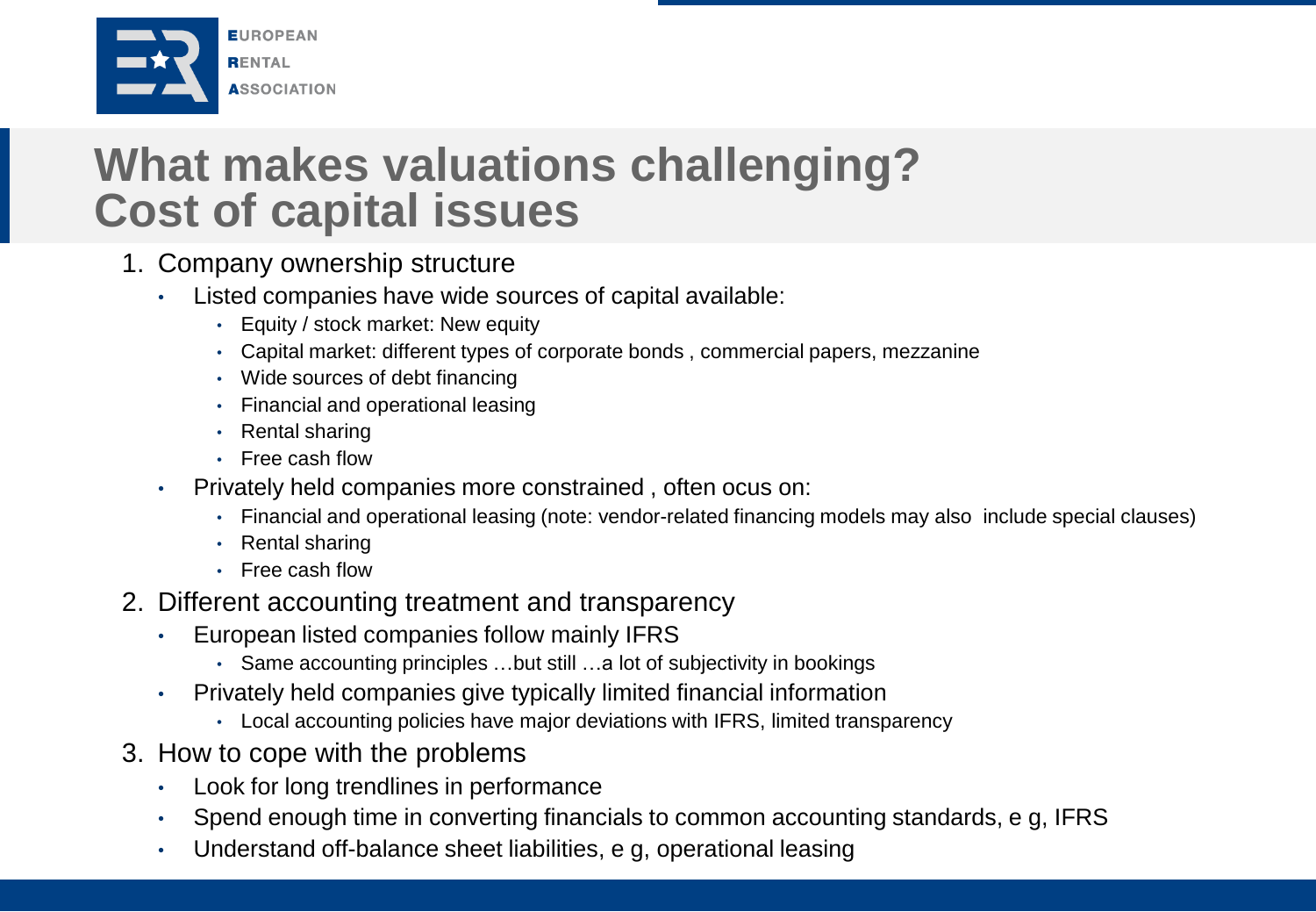

### **What makes valuations difficult? Own experiences from rental company valuations**

- EV / EBITDA
	- EV = Enterprise value (=equity value + net debt; "debt-free value of business")
		- Understanding / communicating difference between enterprise value and equity value
		- Leasing conversion into IFRS
			- Financial leases are capitalised under IFRS
			- Private companies typically have all leasing debt off balance sheet
			- The division between financial and operational leasing
		- Assets in the BS: What is the market value of fleet vs. book value?
		- Assets in the BS: Is the fleet well-maintained or requiring write-offs?
		- Assets in the BS: Any "softness" in other assets?
		- Equity part of EV: How has goodwill been impairment tested?
		- Working capital: Normalised level of working capital vs. at closing?
		- Investments: What is the level of investment commitments at closing?
	- EBITDA
		- Estimating the normalised EBITDA level
		- Accrual levels, e g, bad debt provisions, pension provisions, others
		- Quality of monthly vs. yearly financials when mid-year used as a basis for valuation
		- Provisions provide major opportunity to influence the true operative performance also under IFRS, e g, restructuring provisions, level of bad debt provisioning
		- EBITDA fails to capture a fundamental element of the rental business, investments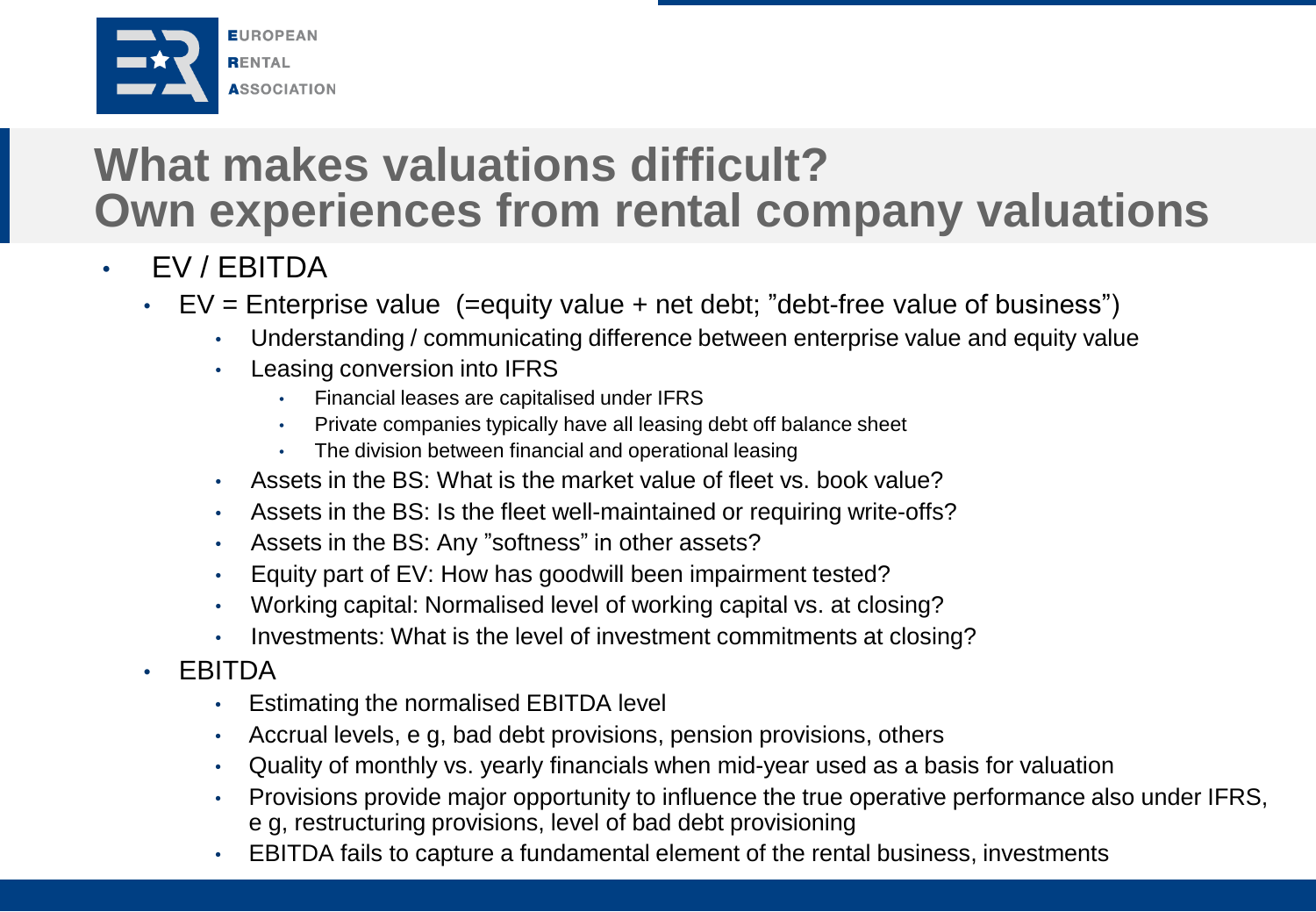

### **What makes valuations difficult? Own experiences from rental company valuations**

- EV / SALES
	- Sales
		- Revenue recognition: Does the company record used equipment sales in sales revenue or not?
		- Structure of sales: How much of sales is rental and how much rental-related sales?
		- How much is from top-10 customers and largest individual projects?
		- Structure of sales: Do the sales include trading?
			- Equipment trading may give a lot of low margin volumes
			- Trading volumes less predictable, bigger one-off deals/high periodic fluctuations, higher cyclicality in general
- $\cdot$  P/BV
	- Is the equity "hard equity"; any softness in assets or accrual levels at a too low level?
	- Often a multiple being overlooked ... but
	- ... if one looks at performance long-term, P/BV is quite often the least riskiest valuation component … how much future earnings value over BV is the company worth?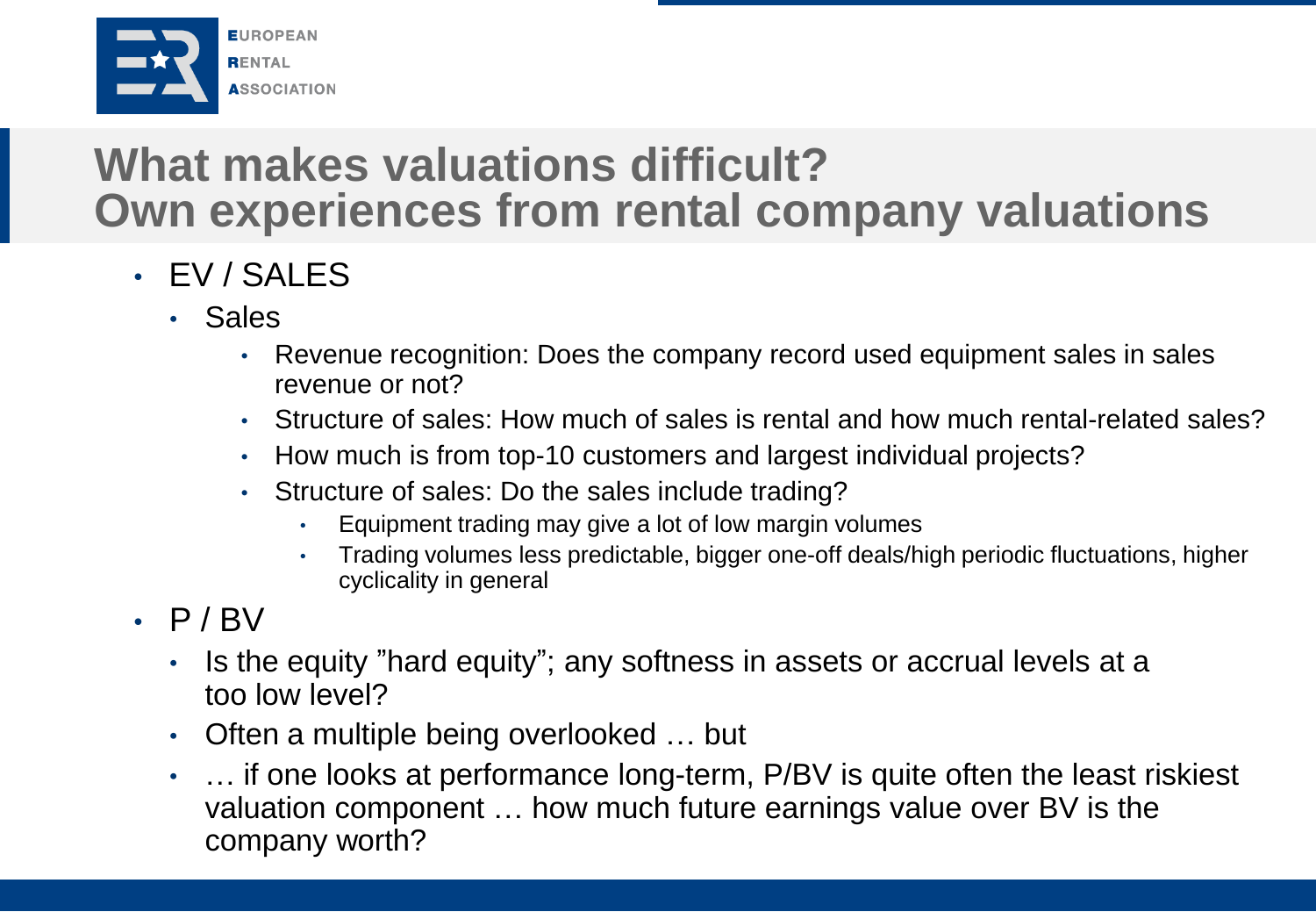

# **SUMMARY**

- 1. Understand the value drivers and among them cost of capital (financing) being one of the key value drivers for a rental company
- 2. Valuations highly difficult because of differences in:
	- Company ownership structures leading to
		- Different types and sources of capital available
		- Different cost of capital
	- Accounting treatment: Local GAAP vs. IFRS
		- Different levels of financial information provided
		- Also IFRS leaves high room for subjectivity
- 3. Look for long trend lines in performance
	- P/BV actually better valuation multiple than its common usage  $\rightarrow$  how much future earnings value over BV is the company worth?